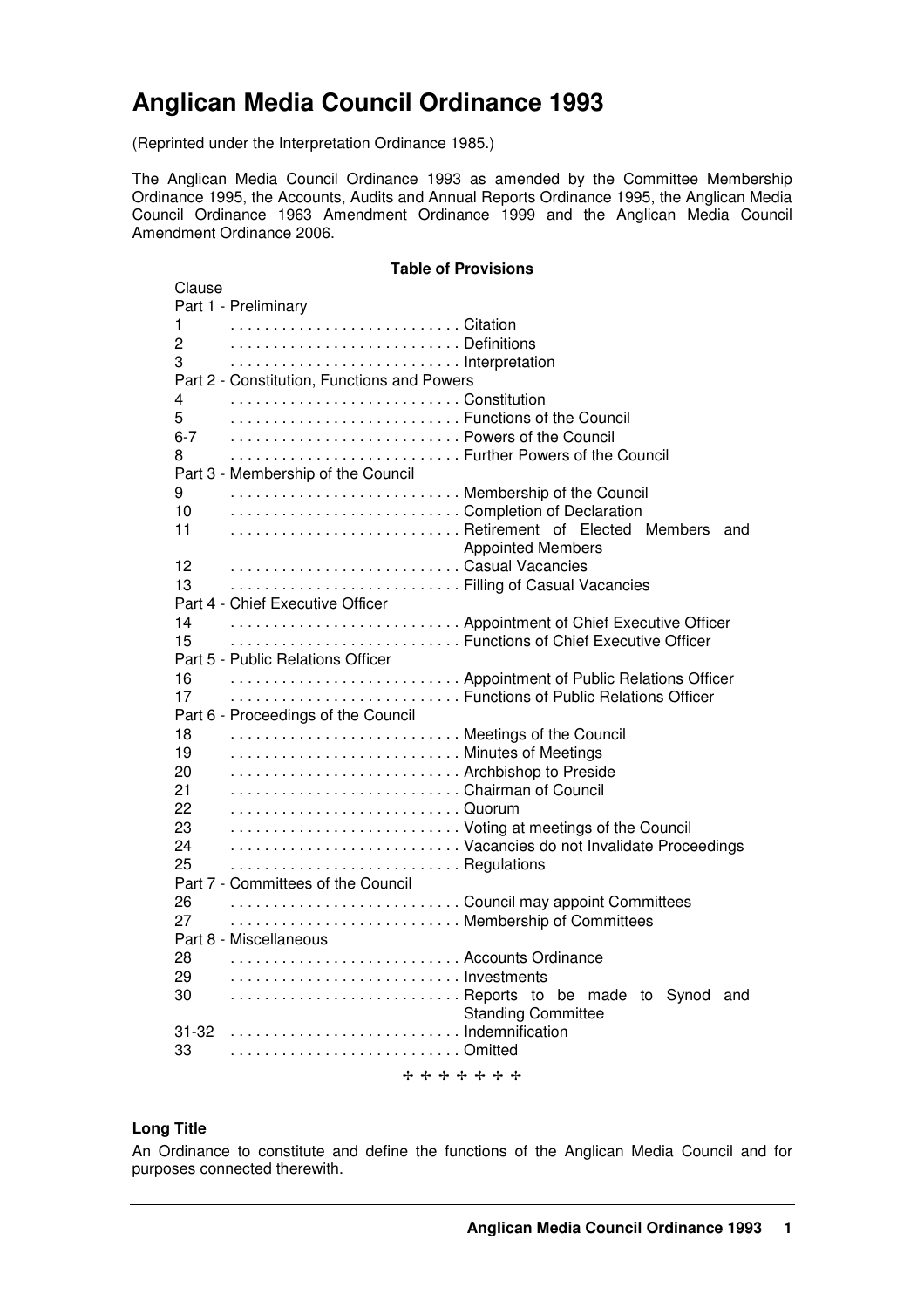# **Preamble**

Whereas it is expedient to constitute and define the functions of the Anglican Media Council.

Now the Standing Committee of the Synod of the Diocese of Sydney in the name and place of the said Synod Hereby Ordains Declares Directs and Rules as follows.

# Part 1 - Preliminary

# **Citation**

1. This ordinance may be cited as the "Anglican Media Council Ordinance 1993".

# **Definitions**

2. In this ordinance, unless inconsistent with the context or subject matter -

"Appointed Member" means a member of the Council appointed by the Archbishop.

"Archbishop" means the Archbishop of the Diocese or in his absence his Commissary or if the See be vacant the Administrator of the Diocese.

"Chairman" means the member of the Council who, from time to time, is elected chairman of the Council under clause 21.

"Chief Executive Officer" means the person appointed as chief executive officer under clause 14.

"Council" means the Anglican Media Council.

"Declaration" means the declaration set out in the Schedule to this ordinance.

"Deputy Chairman" means the member of the Council who, from time to time, is elected Deputy Chairman of the Council under clause 21.

"Elected Member" means a member of the Council elected by the Standing Committee.

"electronic media" means any form of communication media other than paper based print media and includes TV, radio, video, disc, cassette and computer media.

"Public Relations Officer" means the person appointed as public relations officer of the Diocese under clause 16.

"Synod" means the Synod of the Diocese.

## **Interpretation**

- 3. In this ordinance
	- (1) headings are used for convenience only and do not affect the interpretation of this ordinance;
	- (2) references to any legislation or to any section of any legislation include any modification or re-enactment of it and any legislation substituted for it;
	- (3) a reference to a clause is a reference to a clause of this ordinance;
	- (4) words denoting the singular include the plural and vice versa; and
	- (5) words referring to any gender include all genders.

Part 2 - Constitution, Functions and Powers

## **Constitution**

4. The Council is constituted with the functions set out in this ordinance.

## **Functions of the Council**

5. The functions of the Council are to use and to promote the use of the media as a means of presenting the Christian message in accordance with the policies endorsed from time to time by the Standing Committee and especially the gospel of the redeeming work of Jesus Christ, and, without limiting the generality of the foregoing, to exercise the additional functions conferred on it from time to time by the Standing Committee but only for so long as those functions are so conferred.

## **Powers of the Council**

6. The Council has power to carry out its functions and, in particular, has the powers set out in clauses 7 and 8.

- 7. For the purpose of its functions the Council may
	- (a) release news statements and information concerning church affairs;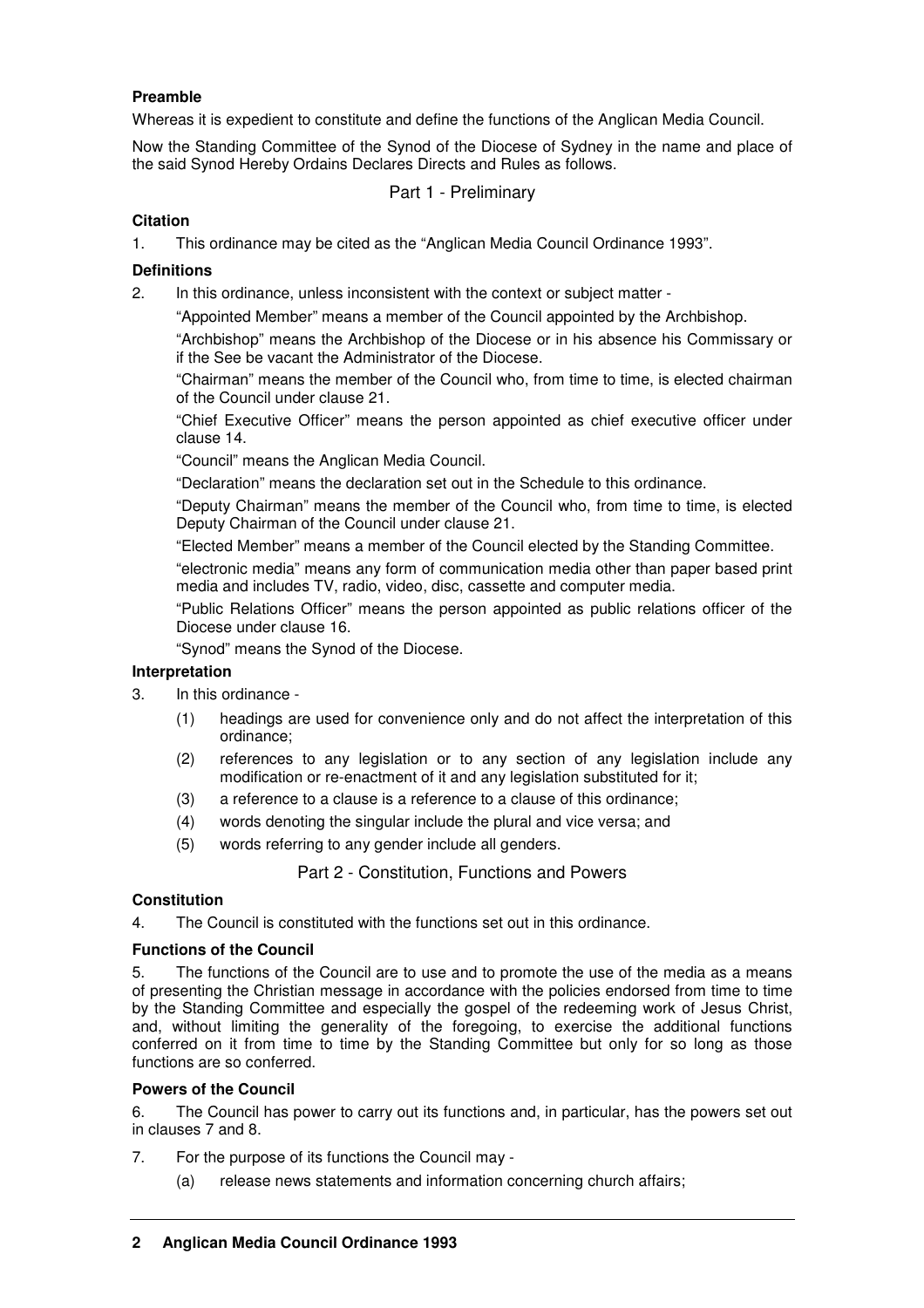- (b) publish books, periodicals, pamphlets and other literature of a Christian nature;
- (c) facilitate the researching, writing, creating, production and distribution of items and programs through the electronic media;
- (d) acquire electronic media based items and programs from sources whether inside the Diocese or otherwise;
- (e) supply and distribute electronic media based items and programs within the Diocese or outside;
- (f) maintain and operate a library of electronic media based materials;
- (g) assist, train and advise other persons or organisations in the creation and production of printed and electronic media based materials and programs; and
- (h) co-operate with any other body or bodies with similar or associated functions and contribute to any such body which carries on the whole or part of its activities in the Diocese.

#### **Further Powers of the Council**

- 8. For the purposes of its functions the Council may also
	- (a) acquire property by purchase, donation or otherwise;
	- (b) use any money paid to or property vested in the Council;
	- (c) enter into contracts, employ persons and do all things as are necessary or incidental to the carrying out of its functions;
	- (d) open and operate bank accounts and determine the persons by whom cheques and other banking documents shall be signed or endorsed; and
	- (e) raise or borrow money for the purposes of the Council provided that a resolution of the Council to borrow must be approved by resolution of the Standing Committee before action is taken upon it.

## Part 3 - Membership of the Council

## **Membership of the Council**

- 9. The members of the Council are
	- (a) the Archbishop who is the president of the Council;
	- (b) 6 persons elected by the Standing Committee;
	- (c) 3 persons appointed by the Archbishop; and
	- (d) the Chief Executive Officer, ex officio.

#### **Completion of Declaration**

10. (1) Every person who is elected or appointed to the Council must, upon being elected or appointed and before becoming a member of the Council, sign the Declaration and deliver the same to the secretary of the Council within 4 weeks of the date of that person's election or appointment. If a person fails to sign and deliver the Declaration as required by this clause the person will be deemed not to have been elected or appointed.

 (2) A person who is an insolvent under administration may not be elected or appointed to or act as a member of the Council.

#### **Retirement of Elected Members and Appointed Members**

11. (1) Each Elected Member and an Appointed Member must retire on the first meeting of the Standing Committee which next follows the first day of the first ordinary session of each Synod provided that a member continues to hold office until his/her successor is elected or appointed.

 (2) Subject to this ordinance a retiring member is eligible to be re-elected or reappointed.

#### **Casual Vacancies**

12. (1) A casual vacancy in the office of a member of the Council occurs if a person ceases to be a member of the Council by reason of this clause.

- (2) A person ceases to be a member of the Council if the person -
- (a) dies;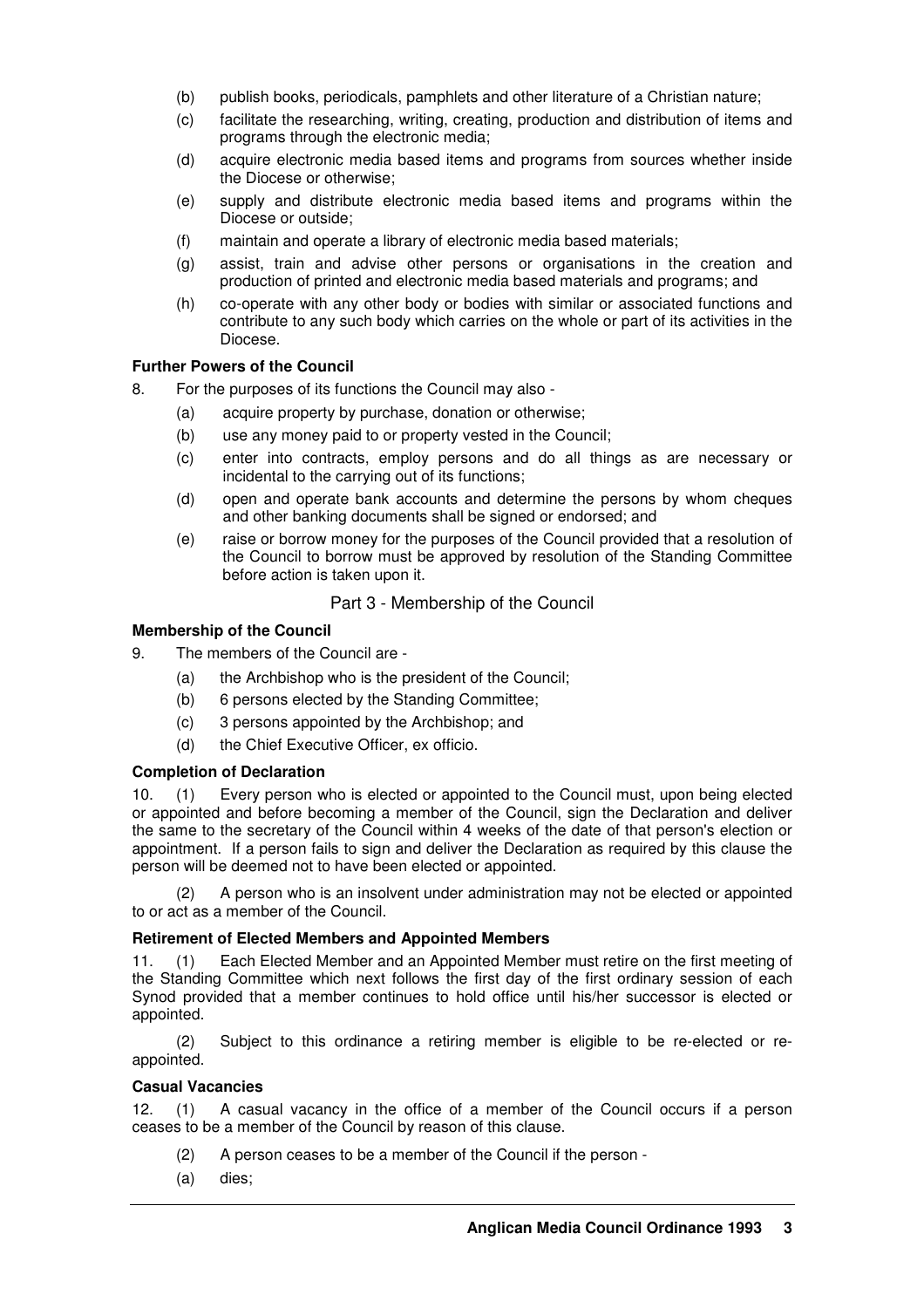- (b) resigns by written notice given to the Chairman or the Deputy Chairman and, in such a case, unless the notice specifies a later date, the resignation is effective when the Chairman or the Deputy Chairman receives the notice;
- (c) becomes an insolvent under administration;
- (d) becomes an incapable person, a patient, a protected patient or a voluntary patient under any statute relating to mental health; or
- (e) is absent from all meetings of the Council held during 3 consecutive months without the leave of the Council and the Council by resolution declares the member's office vacant.

 (3) In addition to the circumstances set out in subclause 12(2), an Elected Member ceases to be a member of the Council if the office of that member is declared vacant by resolution of the Standing Committee.

In addition to the circumstances set out in subclause  $12(2)$ , an Appointed Member ceases to be a member of the Council if the office of that member is declared vacant by the Archbishop.

## **Filling of Casual Vacancies**

13. (1) A casual vacancy in the office of an Elected Member may be filled by Standing **Committee** 

 (2) The Archbishop may appoint a person to fill a casual vacancy in the office of the Appointed Member.

# Part 4 - Chief Executive Officer

# **Appointment of Chief Executive Officer**

14. The chief executive officer of the Council shall be appointed by the Council with the concurrence of the Archbishop and of the Standing Committee and upon such salary, terms and conditions as the Council may determine and the Standing Committee may approve.

## **Functions of the Chief Executive Officer**

15. The Chief Executive Officer shall be chief executive of the Council. The Chief Executive Officer shall be responsible for the management of the Council's operations and shall perform such other duties and exercise such other functions as the Council may from time to time entrust to that person.

## Part 5 - Public Relations Officer

## **Appointment of Public Relations Officer**

16. The public relations officer of the Diocese shall be appointed by the Council with the concurrence of the Archbishop and of the Standing Committee and upon such salary, terms and conditions as the Council may determine and the Standing Committee may approve.

## **Functions of the Public Relations Officer**

17. The Public Relations Officer shall be responsible for -

- (a) the public relations of This Church in the Diocese; and
- (b) communications to members of This Church in the Diocese,

in accordance with -

- (c) the policies laid down from time to time by the Archbishop and by the Standing Committee; and
- (d) if the Archbishop and/or the Standing Committee appoint a person or persons to represent them in relation to the operational functions of the Public Relation Officer - the direction of that person or those persons.

Part 6 - Proceedings of the Council

## **Meetings of the Council**

18. The Council will meet at such times as it may determine.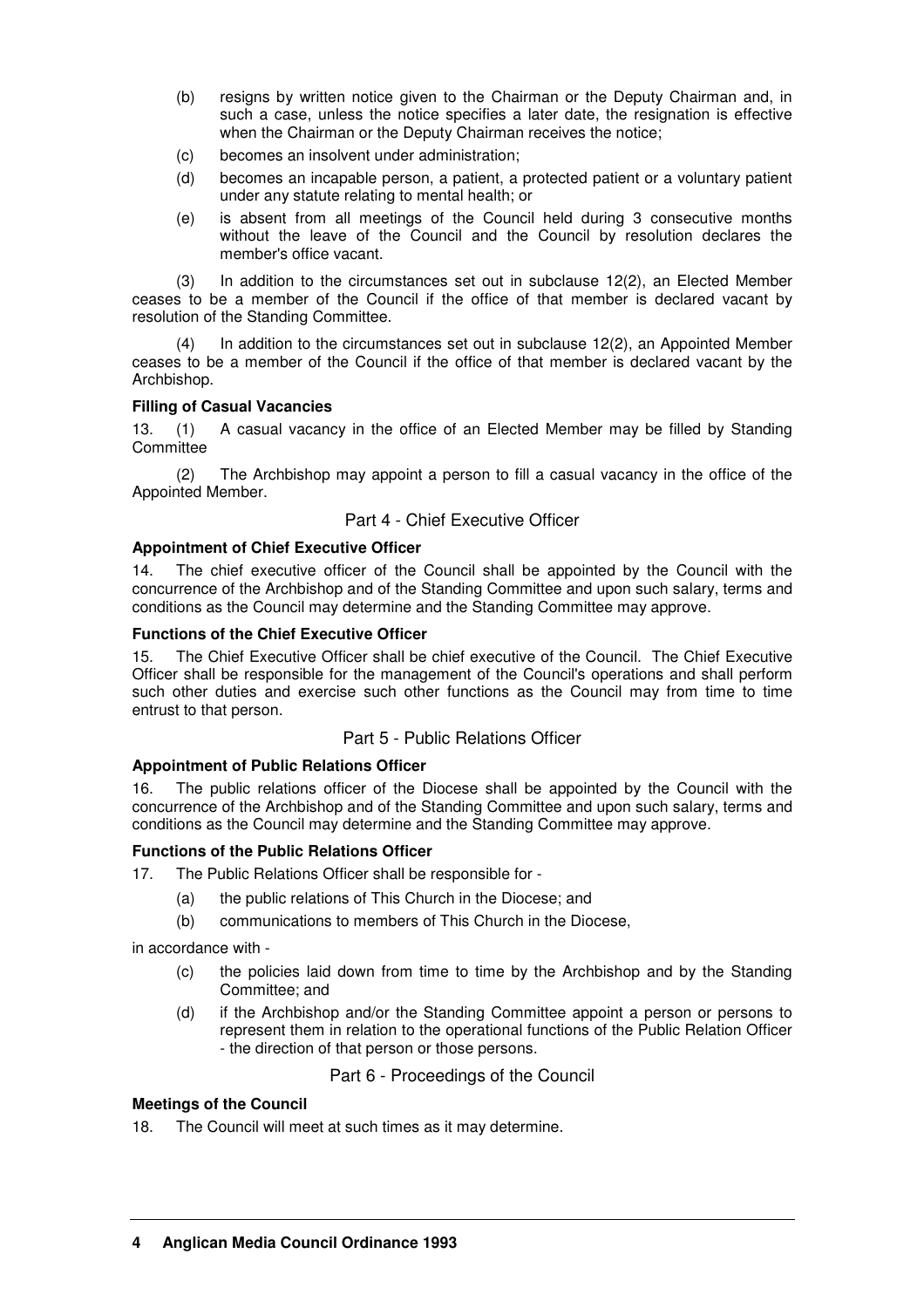#### **Minutes of Meetings**

19. The Council shall cause minutes of each meeting of the Council to be prepared.

#### **Archbishop to Preside**

20. The Archbishop, when present, shall preside at meetings of the Council.

#### **Chairman of the Council**

21. (1) The Council shall, from time to time, elect from among its members a Chairman and a Deputy Chairman.

 (2) In the absence of the Archbishop or the Archbishop, being present, is unwilling or is unable to act, the Chairman is to preside at a meeting of the Council.

If the Archbishop and the Chairman are both absent from a meeting of the Council, or being present both are unwilling or are unable to act, the Deputy Chairman is to preside at the meeting. If the Deputy Chairman is absent from the meeting or, being present is unwilling or unable to act, the members of the Council must appoint another member to be chairman of the meeting.

 (4) A person is only eligible to be Chairman or Deputy Chairman while he or she remains a member of the Council.

#### **Quorum**

22. The quorum for a meeting of the Council is 3 members.

#### **Voting at meetings of the Council**

23. Each member present at a meeting of the Council has 1 vote. In an equality of votes the chairman of the meeting has a casting vote in addition to a deliberative vote.

#### **Vacancies do not Invalidate Proceedings**

24. A vacancy in the membership of the Council or a defect in the election or appointment of a person acting as a member of the Council will not invalidate any act or proceeding of the Council.

#### **Regulations**

25. Subject to the provisions of this ordinance, the Council may regulate its own proceedings and for that purpose may make, rescind or alter regulations from time to time.

## Part 7 - Committees of the Council

#### **Council may appoint Committees**

26. For the purpose of assisting the Council in carrying out its functions the Council may, by resolution, establish one or more committees with such powers and duties as the Council may think fit.

#### **Membership of Committees**

27. A committee established by the Council may include persons who are not members of the Council.

## Part 8 - Miscellaneous

## **Accounts Ordinance**

28. The Council must comply with the terms of the Accounts, Audits and Annual Reports Ordinance 1995.

#### **Investments**

29. All property held for the Council and available for investment must only be invested in accordance with the Investment of Church Trust Property Ordinance 1990.

## **Reports to be made to Synod and Standing Committee**

30. The Council must provide to the Synod and the Standing Committee such information as to the Council's affairs as may be requested from time to time by resolution.